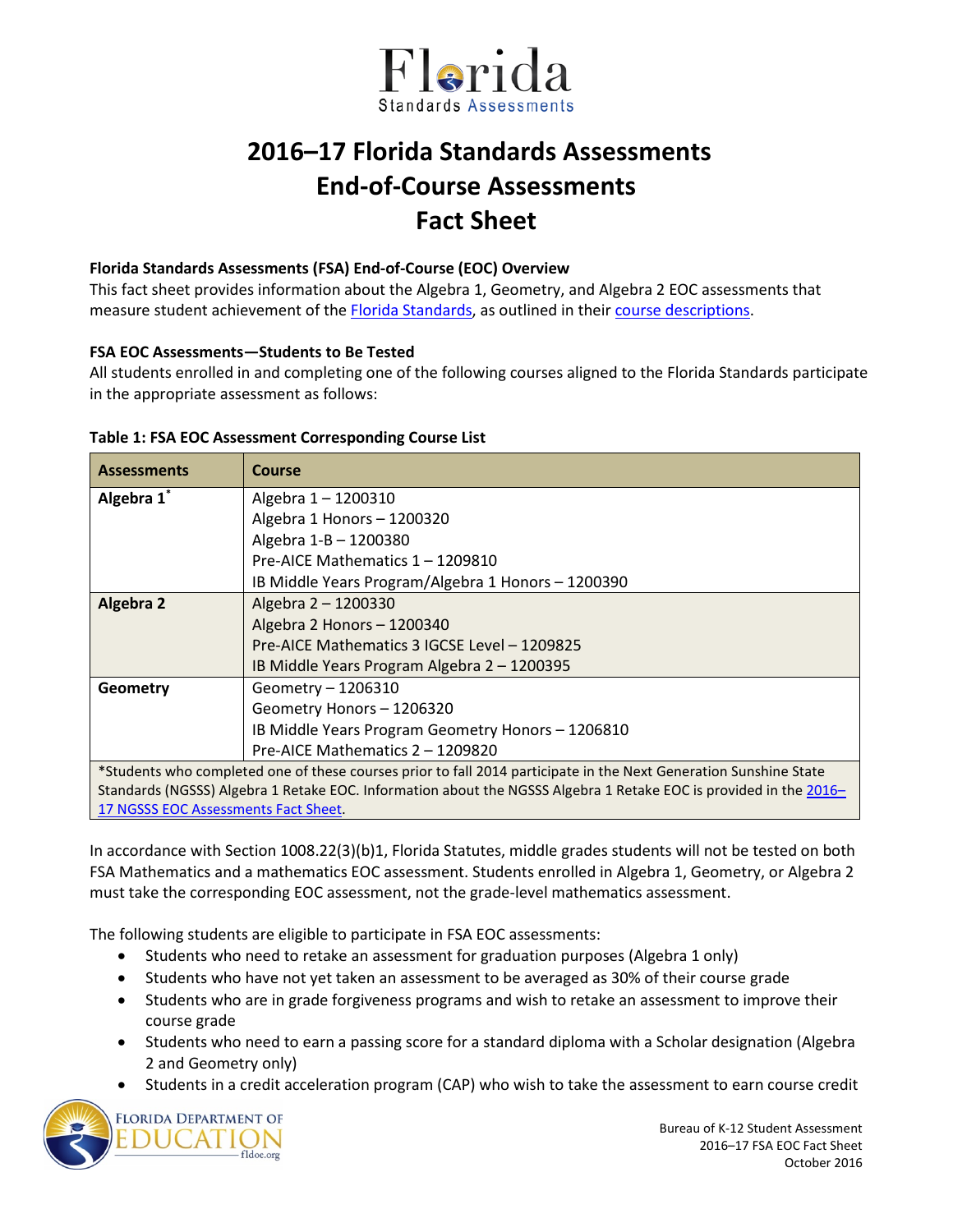# **Test Administration Schedule**

For a full schedule of EOC assessments, see the [2016-17 Statewide Assessment Schedule.](http://info.fldoe.org/docushare/dsweb/Get/Document-7514/dps-2015-175a.pdf) The 2016–17 FSA EOC assessments will be administered as follows:

2

- **September 12–23, 2016**
	- o Algebra 1, Geometry, Algebra 2
- **November 28–December 16, 2016**
	- o Algebra 1, Geometry, Algebra 2
- **March 27–April 7, 2017**
	- o Algebra 1 Retake\*
	- **April 17–May 12, 2017**
		- o Algebra 1 (for non-retakers), Geometry, Algebra 2
- **July 10–21, 2017**
	- o Algebra 1, Geometry, Algebra 2

\*The FSA Algebra 1 EOC Assessment is only offered as a separate Retake assessment during the Spring administration; students retaking the FSA Algebra 1 EOC in Fall, Winter, or Summer participate in the established EOC administration window. Students who need to retake a Geometry or Algebra 2 EOC assessment may participate in any administration.

# **Test Administration Information**

- The FSA EOC assessments are delivered via a computer-based test (CBT) platform called the Test Delivery System (TDS).
- Paper-based versions (regular print, large print, braille, and one-item-per-page) of CBT assessments are provided for students with disabilities who cannot access assessments on the computer, as specified in their Individual Educational Plans (IEPs) or Section 504 plans.
- CBT accommodations (e.g., text-to-speech) are available for students whose IEPs indicate these accommodations.
- Each assessment is administered in two 90-minute sessions with one session per day over two days.
- Any student not finished by the end of each 90-minute session may continue working for up to half the length of a typical school day.
- There are multiple test forms for each assessment, with a maximum of 68 items on each test form. For more information, see the Test Design Summary located on the **FSA Portal**.
- CBT Work Folders are provided for each EOC session for students. An example of the work folder is available on the [FSA Portal.](http://fsassessments.org/)
- Scientific calculators are provided as part of the CBT platform for **Session 2 only** of all FSA EOC assessments. The calculator is available for practice on the [FSA Portal.](http://www.fsassessments.org/) Please see the *[Calculator and](http://www.fsassessments.org/wp-content/uploads/2014/06/FSA-Calculator-and-Reference-Sheet-Policy-Updated-07062016.pdf)  [Reference Sheet Policies for Florida Standards Assessments \(FSA\) Mathematics Assessments](http://www.fsassessments.org/wp-content/uploads/2014/06/FSA-Calculator-and-Reference-Sheet-Policy-Updated-07062016.pdf)* for more information.

# **Practice Tests**

- Computer-based and paper-based **practice tests** and answer keys for each assessment, as well as paper-based **test item practice** handouts, are available on the [FSA Portal.](http://fsassessments.org/) Practice tests allow teachers, parents/guardians, and students to become familiar with the system, functionality, tools, and item types that will be encountered on the FSA. For resources to help your student better understand the Florida Standards to which the assessments are aligned, please visi[t CPALMS.](http://www.floridastandards.org/)
- Students are required to participate in a practice test session at their school prior to testing.